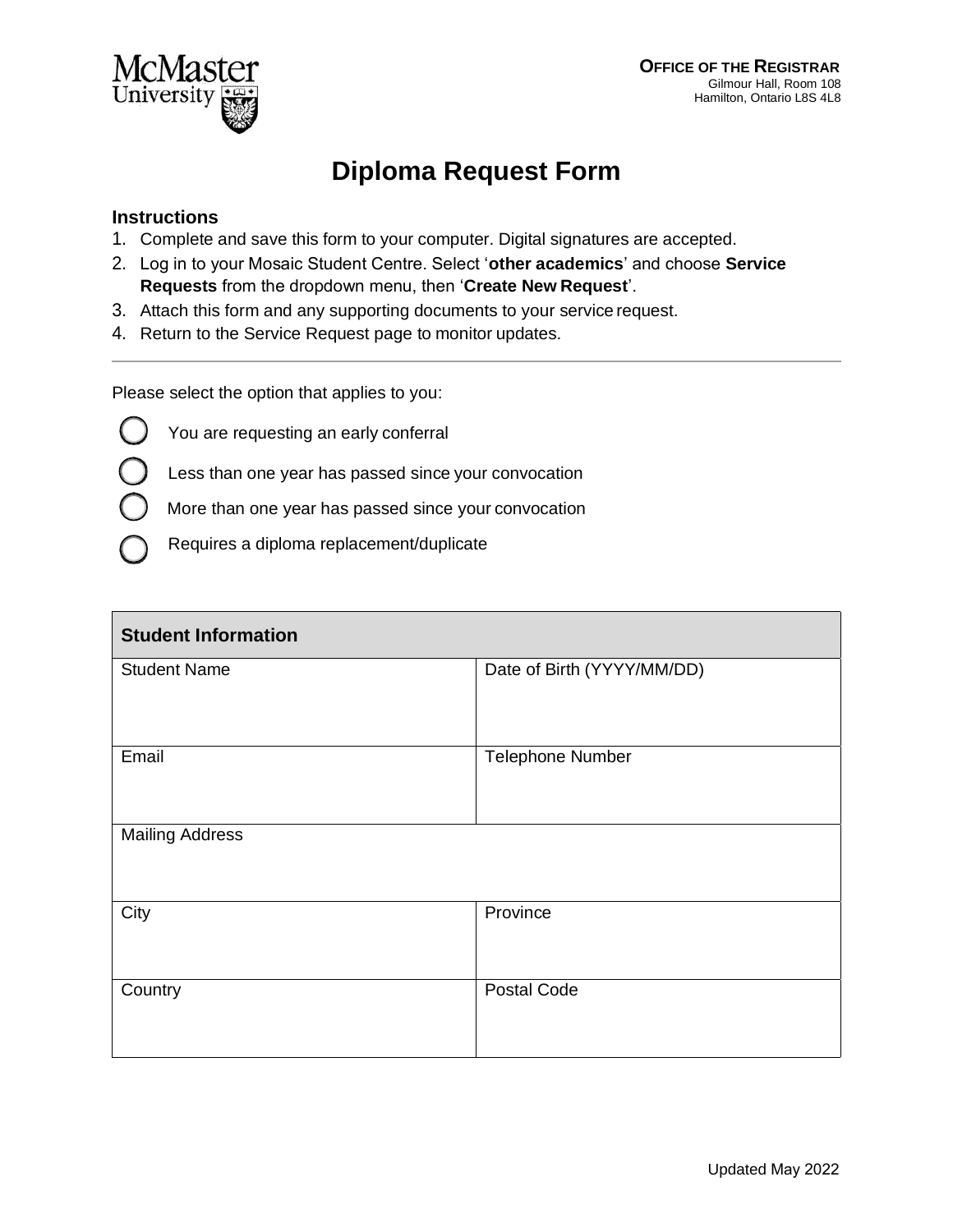

| <b>Degree Name –</b> please specify the legal names you would like to appear on                                      |             |  |                                                         |  |  |
|----------------------------------------------------------------------------------------------------------------------|-------------|--|---------------------------------------------------------|--|--|
| Please check if you have submitted a Mosaic Service Request for a legal name<br>change.                              |             |  |                                                         |  |  |
| <b>First Name</b>                                                                                                    | Middle Name |  | Surname (Last Name)                                     |  |  |
| <b>Convocation Month and Year</b>                                                                                    | last name?  |  | Do you have more than one first, middle or<br>Yes<br>No |  |  |
| It is recommended that the name used on your degree matches your legal name<br>displayed on personal identification. |             |  |                                                         |  |  |

| <b>Diploma Status</b> (Select one option)                                           |                                                                                           |  |  |  |
|-------------------------------------------------------------------------------------|-------------------------------------------------------------------------------------------|--|--|--|
| 1. Original diploma (available up to<br>one year after convocation)                 | No charge                                                                                 |  |  |  |
| 2. Unclaimed by student (destroyed<br>by the university after one<br>calendar year) | \$50.00                                                                                   |  |  |  |
| <b>Duplicate</b> (second copy)<br>3.                                                | \$50.00                                                                                   |  |  |  |
| 4. Re-issue (indicate reason)<br>Destroyed<br>Lost<br>Damaged (<br>Name change      | \$50.00<br>For damaged/ name change<br>options, the original diploma<br>must be returned. |  |  |  |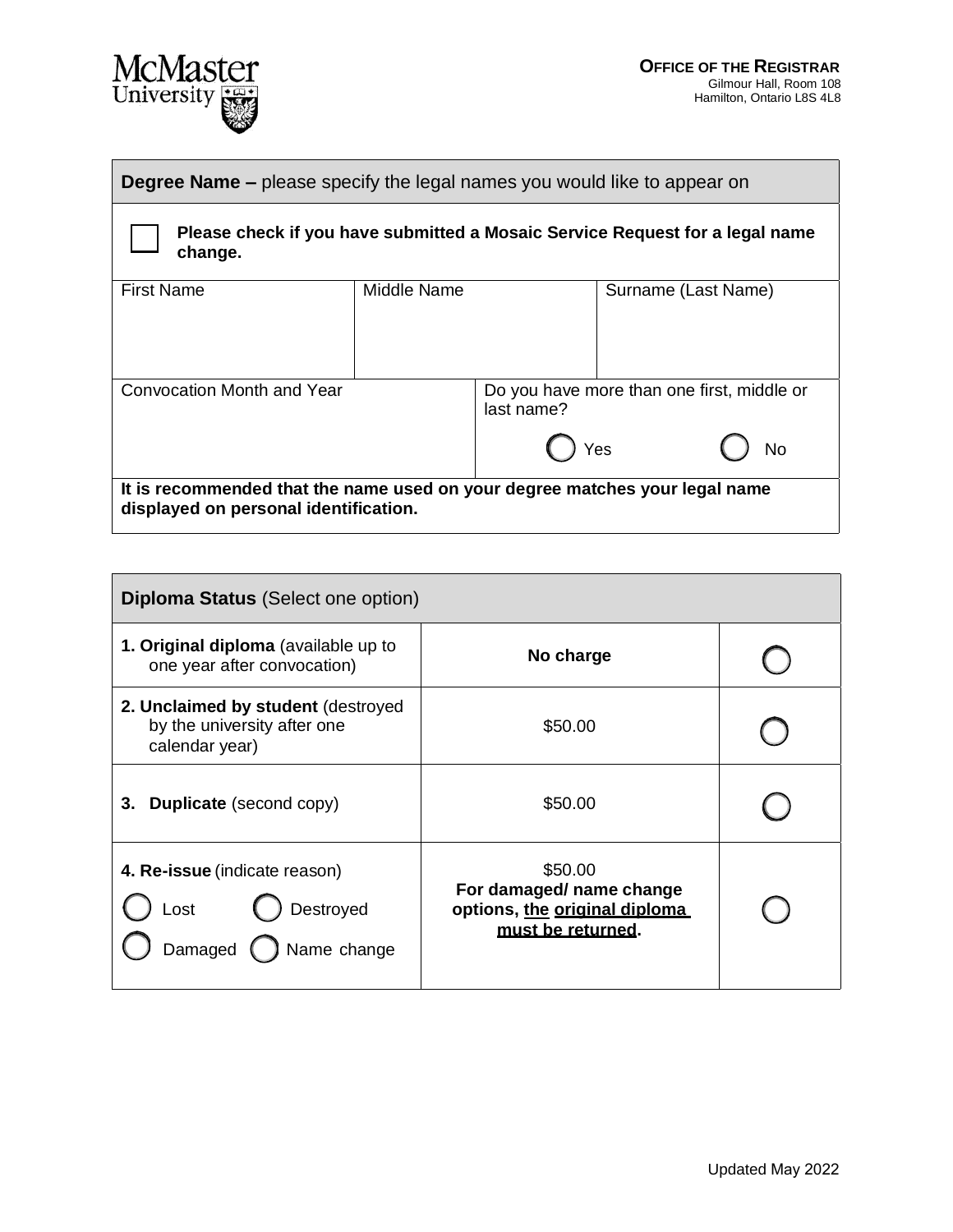

| <b>Pick-Up or Delivery</b>                                                                                                                                                                        |                                                                                                        |  |
|---------------------------------------------------------------------------------------------------------------------------------------------------------------------------------------------------|--------------------------------------------------------------------------------------------------------|--|
| 1. Pick-Up (Please check the<br>Registrar's Office website for<br>current hours)                                                                                                                  | No charge                                                                                              |  |
| *If you are authorizing someone to<br>pick up your diploma on your behalf,<br>please put their name in the<br>comments in the Service Request.<br>Photo ID will be required for all pick-<br>ups. |                                                                                                        |  |
| 2. Courier Service                                                                                                                                                                                | <b>Within Ontario: \$25</b><br>Canada: \$30<br>U.S.A.: \$50<br>Other international mailing may<br>vary |  |